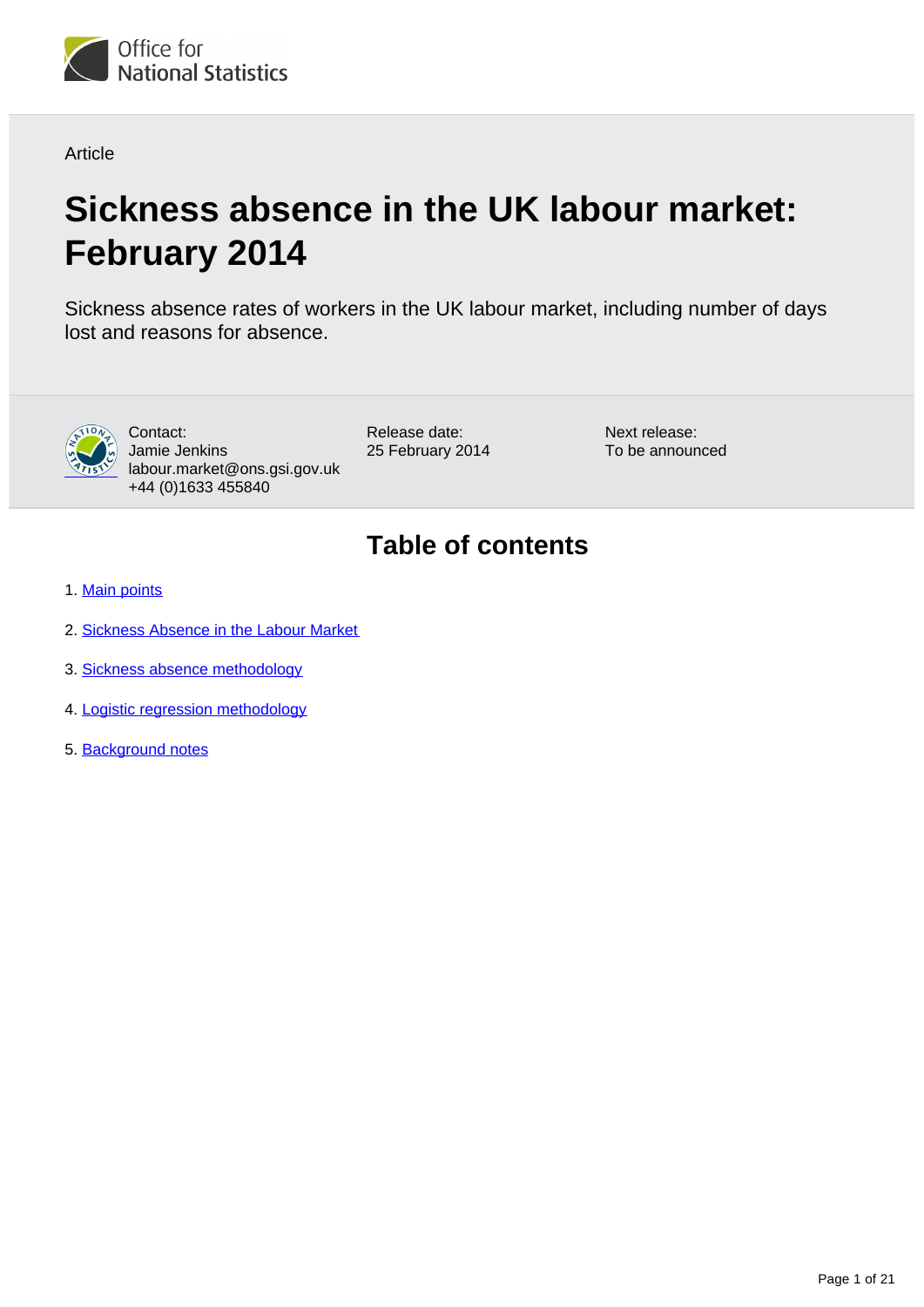## <span id="page-1-0"></span>**1 . Main points**

The main points are:

- 131 million days were lost due to sickness absences in the UK in 2013, down from 178 million days in 1993
- Minor illnesses were the most common reason given for sickness absence but more days were lost to back, neck and muscle pain than any other cause
- Sickness absence rates have fallen for both men and women since 1993 with men consistently having a lower sickness absence rate than women
- Sickness absence increases with age but falls after eligibility for the state pension
- Sickness absence has fallen for all age groups since 1993, but has fallen least for those aged 65 and over
- Lower sickness absence rates in the private sector but the gap with the public sector has narrowed over past 20 years
- Of the larger public sector organisations sickness rates are highest for those working in the health sector
- Self-employed less likely than employees to have a spell of sickness
- Largest workforces report highest sickness levels
- Sickness absence lowest for Managers, directors and senior officials
- Sickness absence lowest in London

## <span id="page-1-1"></span>**2 . Sickness Absence in the Labour Market**

(These figures include all people aged 16 and over in employment and are for the whole of the UK. Annual averages for each of the years have been calculated).

### **131 million days were lost due to sickness absences in the UK in 2013, down from 178 million days in 1993.**

In 2013, using a four quarter average of the Labour Force Survey, around 131 million working days were lost through absences due to sickness or injury, a fall of around 27% since 1993 where 178 million working days were lost.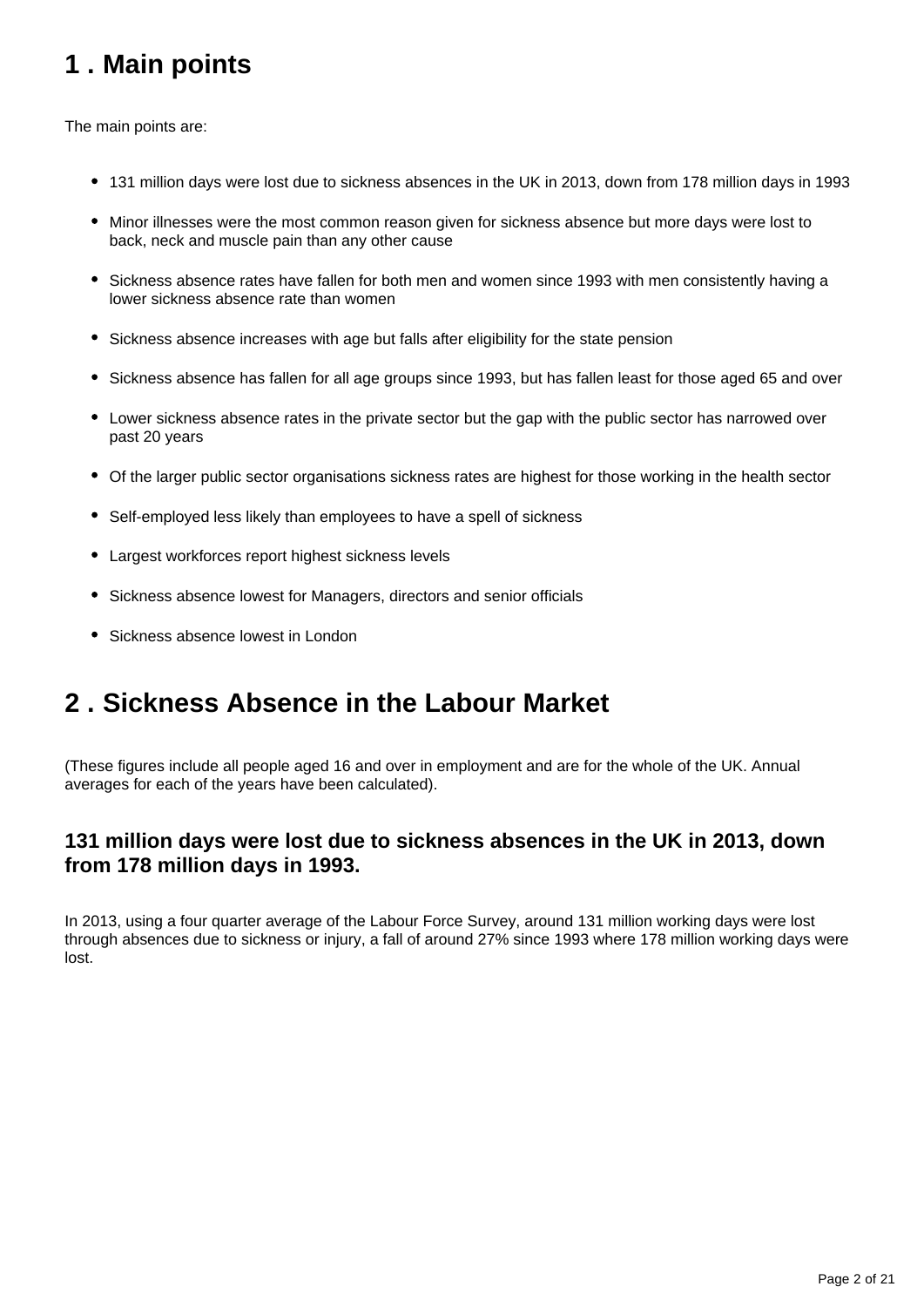

#### **Source: Labour Force Survey - Office for National Statistics**

The number of days lost through sickness absences remained fairly constant through the 1990's until 2003 before falling to 2011 and has been similar for the past few years. The percentage of hours lost to sickness since 1993 has fallen more than the total number of days lost because over the past twenty years employment has increased. Looking at the number of working days lost per worker, in 1993, around 7.2 days were lost and by 2013 this had fallen to 4.4 days.

#### **Minor illnesses were the most common reason given for sickness absence but more days were lost to back, neck and muscle pain than any other cause**

The most common reason given for sickness absence in 2013, accounting for 30%, was minor illnesses which cover sickness such as cough and colds. This type of illness tends to have shorter durations and accounted for around 27.4 million days lost, whereas the greatest number of days lost were actually due to musculoskeletal problems in 2013, at 30.6 million days lost. Mental health problems such as stress, depression and anxiety also contributed to a significant number of days of work lost in 2013 at 15.2 million days. Note that these mental health problems exclude things such as manic depression and schizophrenia which are grouped as serious mental health problems and accounted for just 1% of the reasons given for sickness.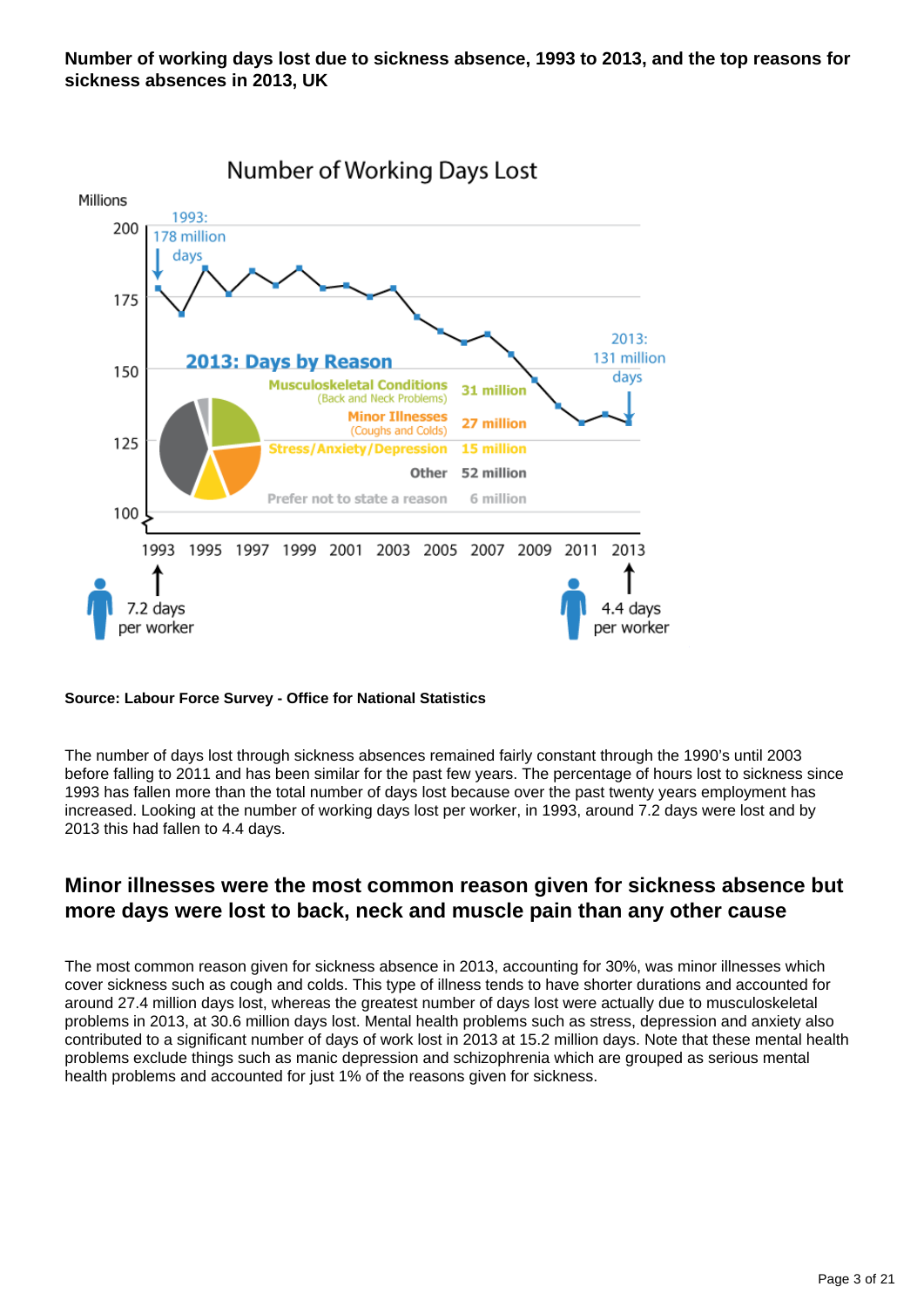#### **Sickness absence rates have fallen for both men and women since 1993 with men consistently having a lower sickness absence rate than women**

For those aged 16 and over, men consistently had a lower sickness absence rate than women. However, both sexes have seen a fall in their sickness absence rates over the past 20 years. In 2013 men lost around 1.6% of their hours due to sickness, a fall of 1.1 percentage points from 1993 when 2.7% of men's hours were lost to sickness. Over the same period women have seen a reduction of their hours lost from 3.8% to 2.6%.

#### **Sickness absence rates for men and women, 1993 to 2013, UK.**



#### **Source: Labour Force Survey - Office for National Statistics**

#### **Sickness absence increases with age but falls after eligibility for the state pension**

In 2013, around 1.2% of hours were lost to sickness for workers aged 16 to 24 and for those aged 25 to 34, 1.5% of hours were lost. As people get older they are more likely to develop health problems and sickness absence rates tend to increase with age, around 2.0% and 2.8% of hours were lost to sickness for those workers aged 35 to 49 and 50 to 64, respectively. However, rates of sickness are lower for those who continue to work after they are eligible for their state pension and workers aged 65 and over lost a lower percentage of hours to sickness at 2.3% compared to workers aged 50 to 64. Workers aged 65 and over may lose a lower percentage of hours to sickness than those aged 50 to 64 as those with health problems are more likely to have left the labour market rather than remaining in employment.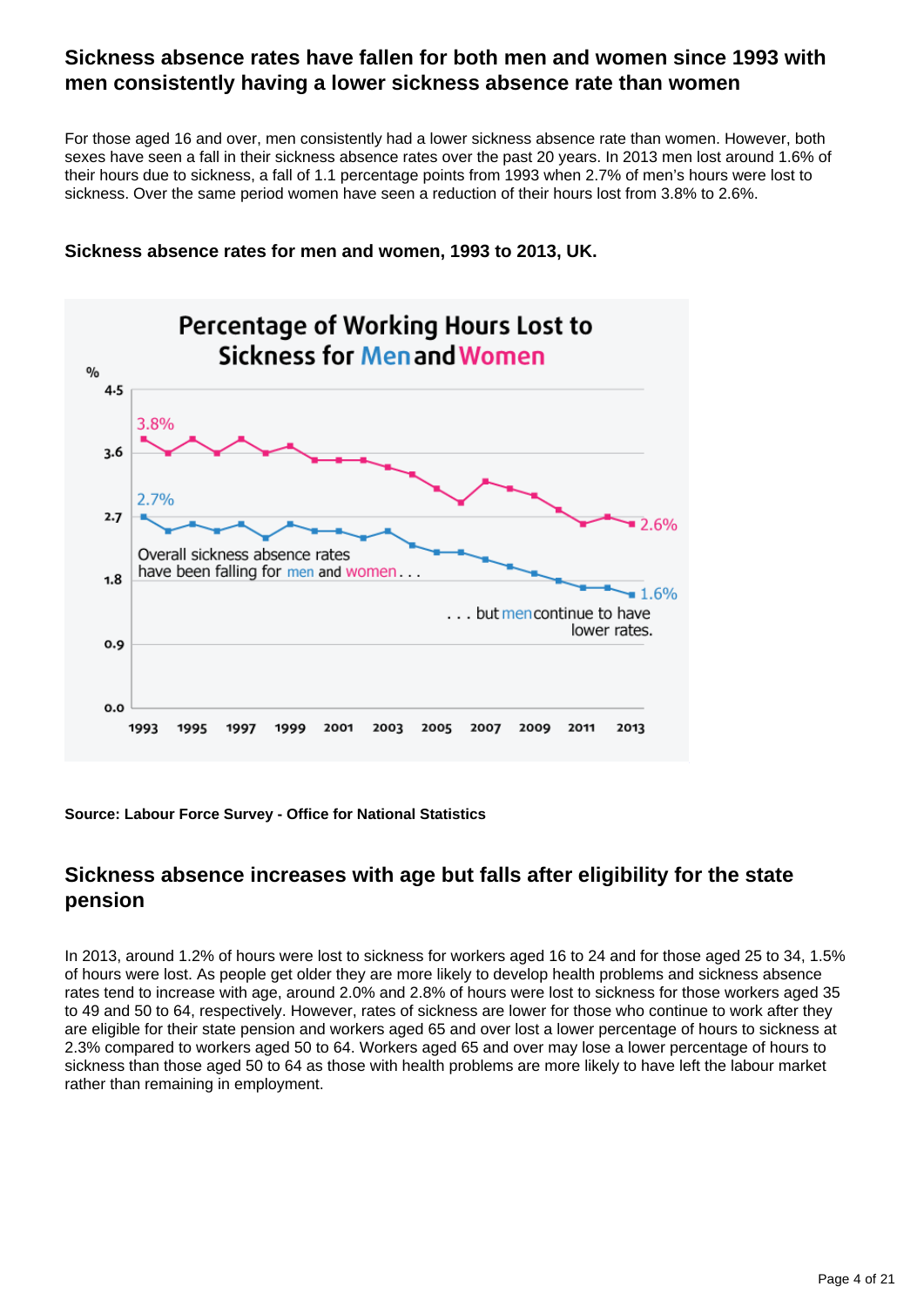### **Sickness absence has fallen for all age groups since 1993, but has fallen less for those aged 65 and over**

Focusing on all age categories over the past 20 years, each category saw a decline in their sickness absence rates between 1993 and 2013. Those workers aged between 50 and 64 had the greatest fall at around 1.7 percentage points, followed by those aged between 16 and 24 at 1.5 percentage points. Older workers, aged 65 and over, had the smallest fall at 0.5 percentage points between 1993 and 2013. There has been a large increase in the number of people continuing to work beyond their state pension age, with around 10% of workers aged 65 and over in employment in 2013 compared to 5% in 1993 and this may be a factor in why sickness rates have fallen at a slower rate for this age group.

#### **Sickness absence rates by age group, 1993 and 2013, UK.**



## **Percentage of Working Hours Lost to Sickness** by Age Group: 1993 and 2013

**Source: Labour Force Survey - Office for National Statistics**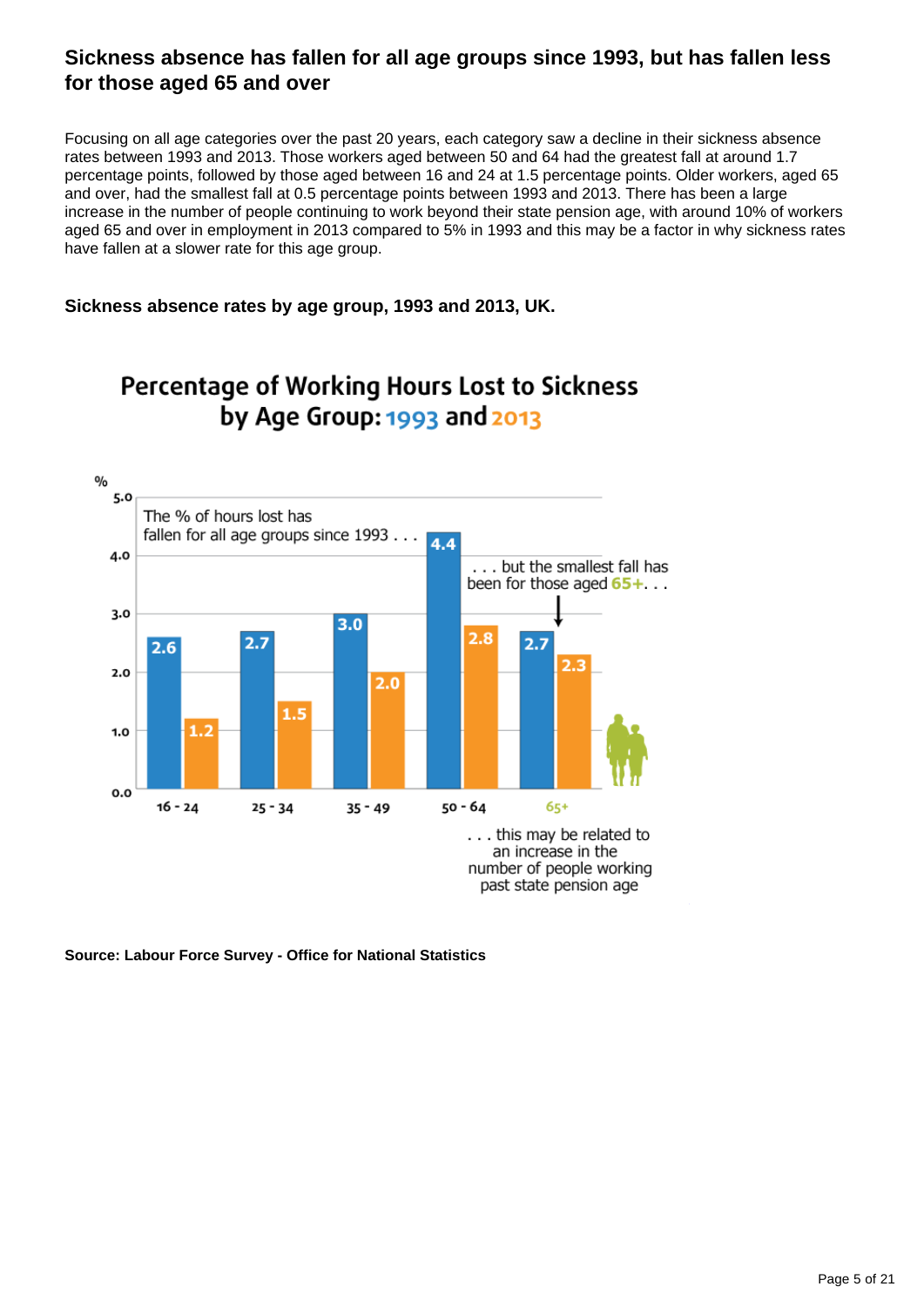### **Lower sickness absence rates in the private sector but the gap with the public sector has narrowed over past 20 years**

In 2013, the percentage of hours lost to sickness in the private sector was lower than in the public sector at 1.8% and 2.9% respectively. Since 1994, the earliest data available, the percentage of hours lost to sickness in the private sector has continuously been lower than that of the public sector. The sickness absence rate has fallen for each sector since 1994, 0.8 percentage points in the private sector and 1.3 percentage points in the public sector. The fall in the public sector has been slightly greater than that of the private sector and as such the gap in sickness absence rates between the two sectors has declined throughout the period. The Chartered Institute of Personnel and Development (CIPD) carry out regular surveys of employees and in Autumn 2013 published their [Employee Outlook - Focus on employee well-being](http://www.cipd.co.uk/binaries/6381%20EO%20Focus%20on%20well-being%20%28WEB%29.pdf) that included questions on sickness absence. This survey is much smaller than the Labour Force Survey (LFS), consisting of 2,229 employees for the Autumn 2013 report, weighted to represent the UK workforce. The survey asks information not available on the LFS and they found that when looking at presenteeism, which are those who go to work when they are genuinely ill, employees in the public sector were more likely (39%) to say they had seen an increase in their workplace than employees in the private sector (26%).

#### **Sickness absence rates for workers in the public and private sectors, 1994 to 2013, UK**



**Source: Labour Force Survey - Office for National Statistics**

### **Of the larger public sector organisations sickness rates are highest for those working in the health sector**

Sickness rates vary within the public sector and focusing on the larger organisations those working in a Health authority or NHS trust continuously had the greatest sickness absence rate throughout the 2003 to 2013 period, with around 3.4% of workers' hours lost to sickness in 2013. This compares with rates of around 3% in Central Government and 2.7% in Local Government.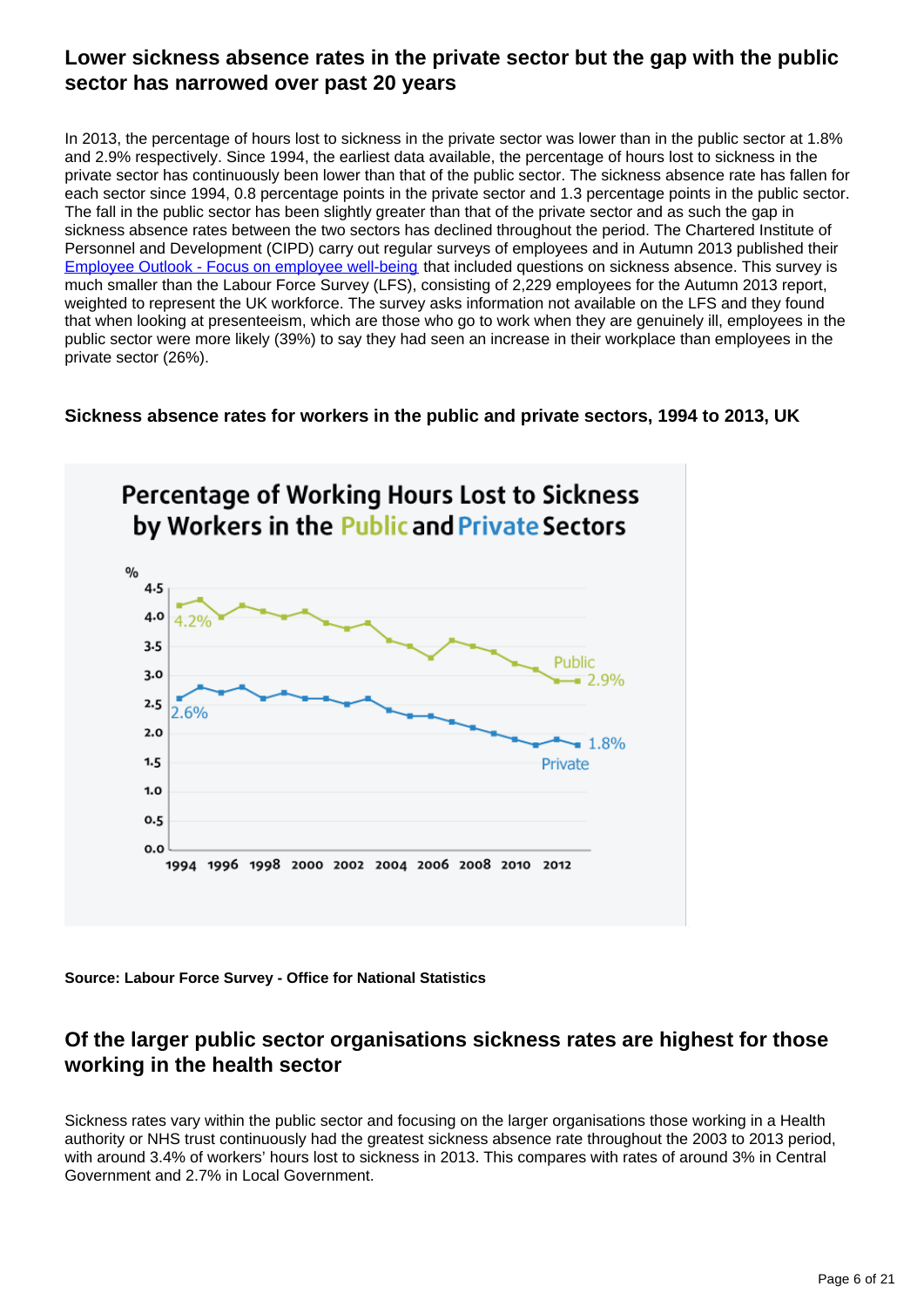**Sickness absence rates in larger public sector organisations and in the private sector, 2013, UK.**



#### **Source: Labour Force Survey - Office for National Statistics**

Looking at the differences between men and women in the two sectors, whilst women working in the public sector saw the biggest decline in their sickness absence rate, by 1.6 percentage points since 1994, they lost the highest percentage of their hours at 3.2% in 2013. Meanwhile, men in the public sector saw the next biggest decline in their sickness absence rate since 1994, by 1.1 percentage points. However, it was men working in the private sector that lost the fewest hours to sickness in 2013 at 1.5% compared to the 2.5% for men working in the public sector.

There are a number of factors to consider when interpreting the differences between the public and private sectors such as:

- There are differences in the types of jobs between the two sectors and some jobs have higher likelihoods of sickness than others.
- Individuals within the private sector are also more likely to not be paid for a spell of sickness than individuals within the public sector.
- On average, women have more sickness absence than men and the public sector employs a higher proportion of female workers.
- The analysis only counts someone as sick if they work fewer hours than contracted for. It would exclude someone who is sick and makes up for the lost hours at a later point in the week. It may be possible that individuals in smaller workforces are under more pressure to make up any lost hours and these workforces are more prominent in the private sector. However no data is collected on hours that are made up due to sickness.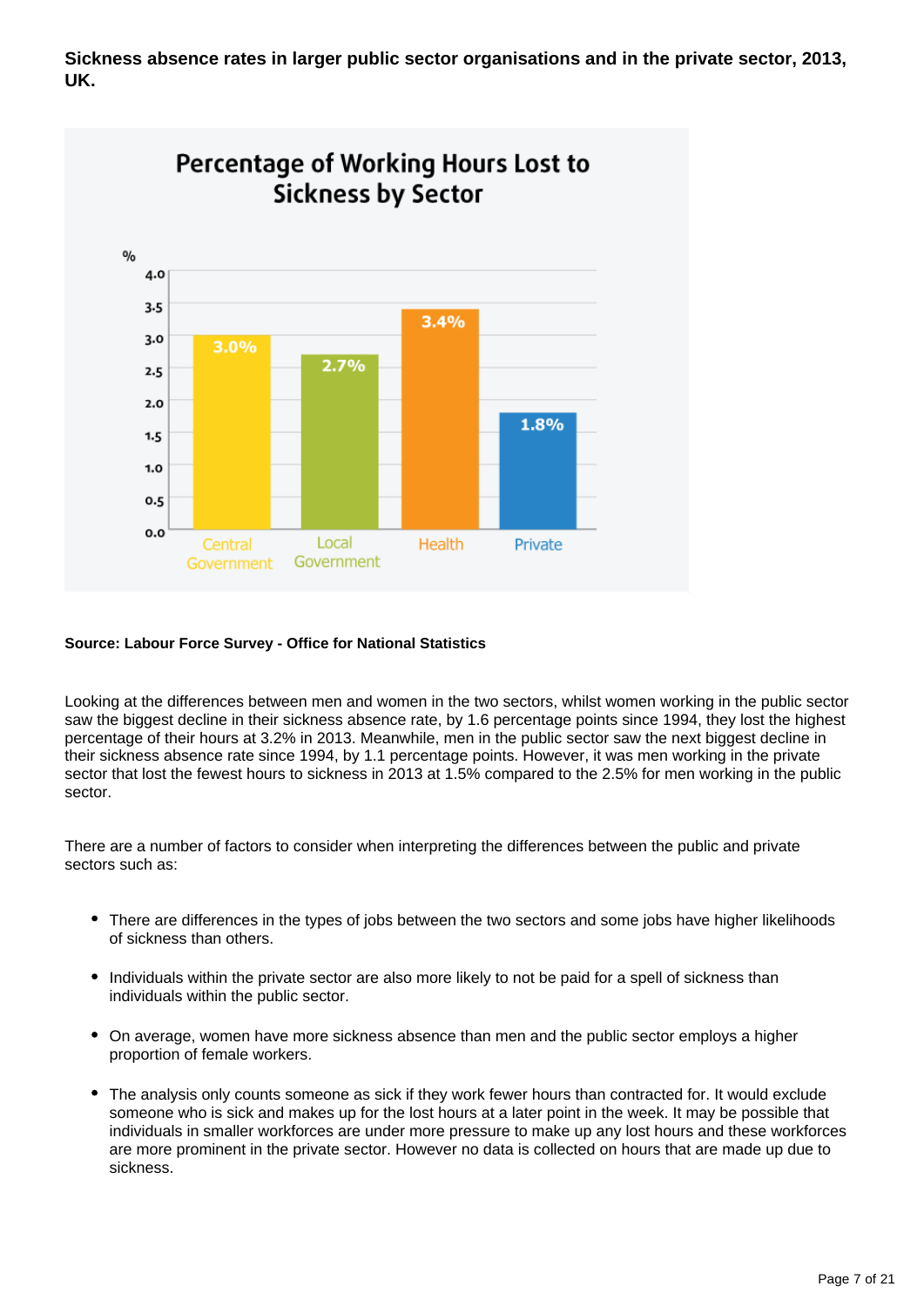### **Self-employed less likely than employees to have a spell of sickness**

In 2013, self-employed people, at 1.2% of working hours, lost fewer hours to sickness than employees, at 2.1%. Looking back to 1993, the sickness absence rate for those that are self-employed has been continuously lower than that of employees. The percentage of working hours lost to sickness has fallen for both employees and the self-employed over time but at a steeper rate for employees and as such the gap in the sickness rates has declined. One possible explanation for the lower sickness absence rates amongst self-employed workers is that as self-employed people do not generally have the same sick-leave cover as employees they have more of an incentive to make up any hours lost due to sickness. Also self-employed individuals are more likely to lose out financially if they lose working hours to sickness absence.

#### **Sickness absence rates for employed and self-employed workers, 1993 to 2013, UK.**



**Source: Labour Force Survey - Office for National Statistics**

### **Largest workforces report highest sickness levels**

Workers in larger organisations with more than 50 employees had higher percentages of working hours lost to sickness than smaller organisations. For those firms sized 50 to 499 and 500 or more, around 2.3% of working hours were lost to sickness in 2013. Those working in the smaller firms, sized 25 to 49, lost a similar percentage of hours to the larger firms at 2.2%, whilst the smallest firms with fewer than 25 members of staff had the lowest percentage of hours lost at 1.7%. Sickness absences in small workplaces may be less common as workers may not feel able to take time off due to work commitments and not having colleagues to cover their work. The CIPD's survey found that whilst employees reported various reasons for going to work when they were ill, the most common reason, at 45%, was employees not wanting to let their team down.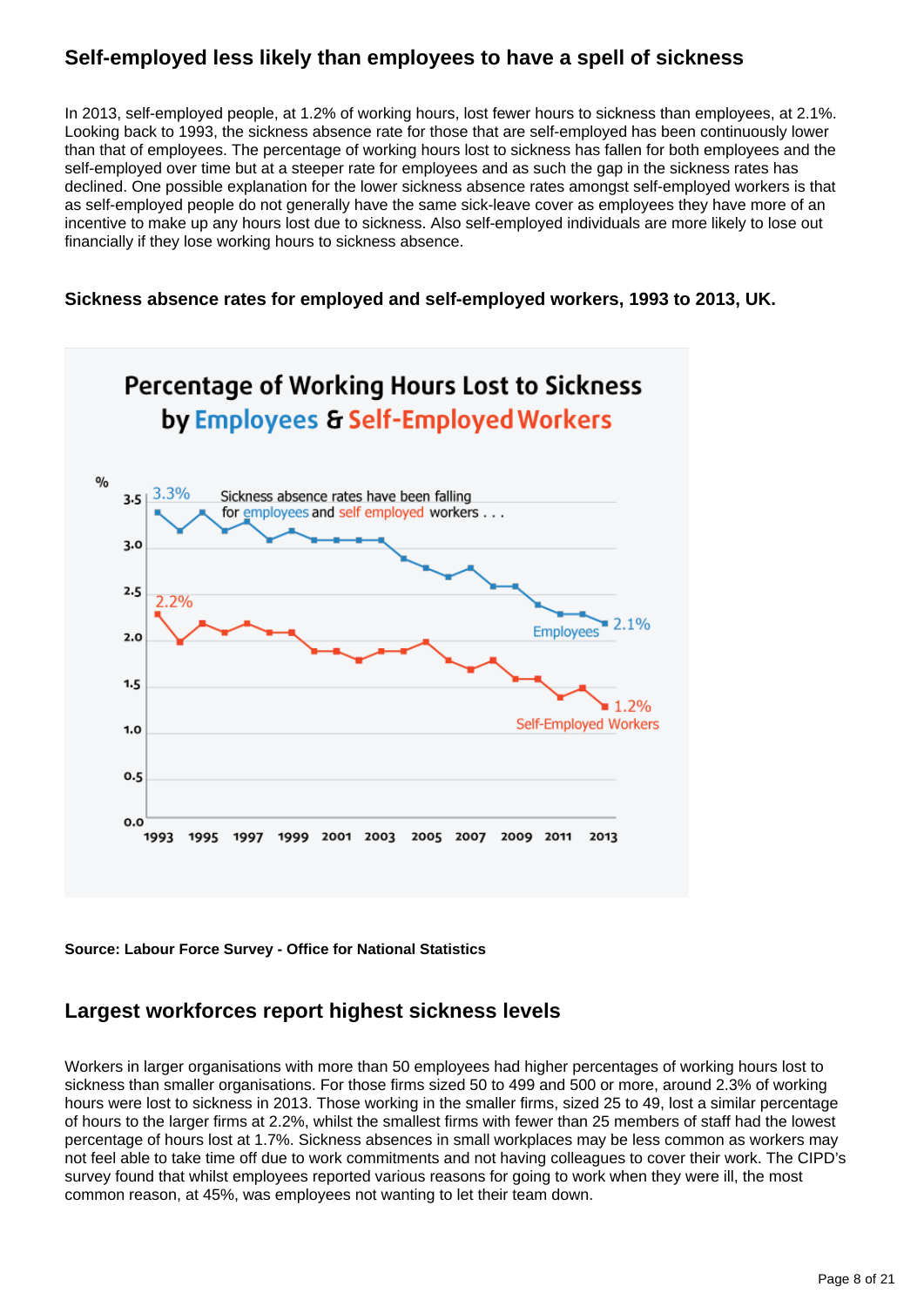### **Sickness lowest for Managers, directors and senior officials**

Looking at the different occupational groups, those working in the caring, leisure and other service occupations lost the highest percentage of hours to sickness in 2013 at 3.2%. This group is dominated by women, who are more likely to have a spell of sickness than men, which may explain why this group is highest. The lowest percentage of hours lost to sickness was for managers, directors and senior officials at 1.3% in 2013. Sickness absences may be less common in the managers, directors and senior officals occupation group as workers may not feel able to take time off due to work commitments. The CIPD's survey found that looming deadlines was more of an issue for senior and middle managers going to work when they were ill compared to those with no management responsibility.

#### **Sickness absence rates by occupation group, 2013, UK.**



**Source: Labour Force Survey - Office for National Statistics**

### **Sickness absence lowest in London**

Using the Annual Population Survey for the period October 2012 to September 2013, and looking at the different parts of Great Britain, workers in London had the lowest percentage of hours lost to sickness, at 1.5%. This may be down to the fact that the London workforce when compared to other parts of GB has a younger work force and more self-employed people. The South East, with the second lowest percentage of hours lost at 1.8%, also has a higher than average percentage of self employed workers and more private sector workers. Both London and the South East also had a higher than average percentage of workers in the managers, directors and senior officials and professional occupations. These characteristics are associated with lower than average sickness absence rates.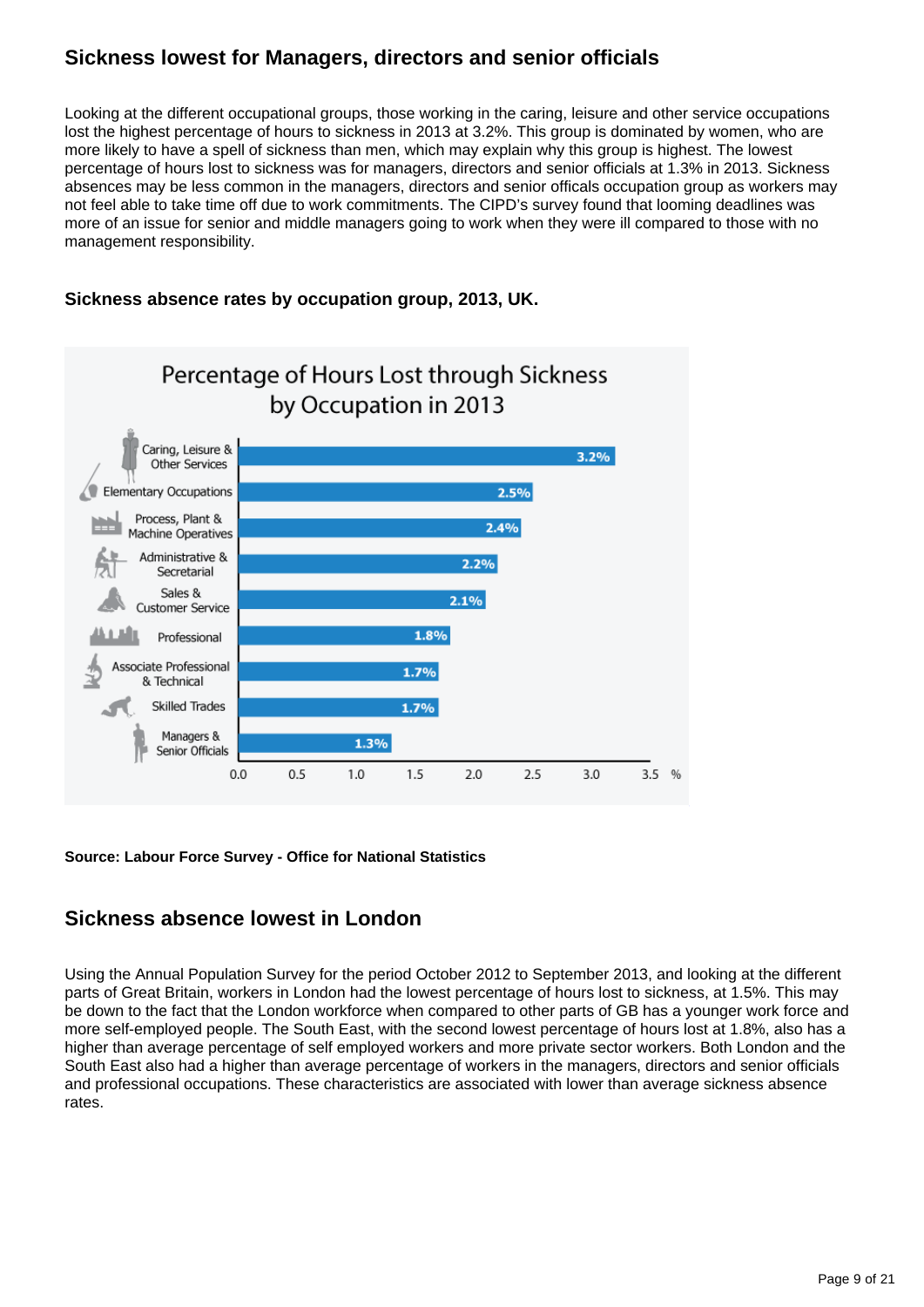

### **Incidences of sickness higher for women, those in the public sector and those in larger workplaces**

The differences in the sickness rates across the regions of England and devolved countries of Great Britain are down to their different types of workforces. When controlling for the various factors that influence sickness there is no significant difference in incidences of sickness. The factors that may influence sickness have been explored within this report such as the sex and age of the worker, their occupation and the sector and the size of the organisation they work in. Often many of these factors are linked, for example sickness absence is generally higher in the public sector and also higher for women. A higher percentage of women than men work in the public sector and using a statistical modelling technique known as logistic regression it is possible to identify how much each individual factor influences sickness. A detailed explanation of this technique is explained at the end of this report and the results are summarised as follows for the period October 2012 to September 2013.

- Women were 42% more likely to have time off work through sickness than males.
- Compared to workers in the professional occupational group those working in process plant and machine operations occupations were 71% more likely to have an instance of sickness. Compared to professionals, sickness was also more likely among many of the other occupational groups, with it 48% more likely for those working in skilled trades occupations, 47% more likely for those working in sales and customer service occupations, and 45% more likely for those working in caring, leisure and other service occupations.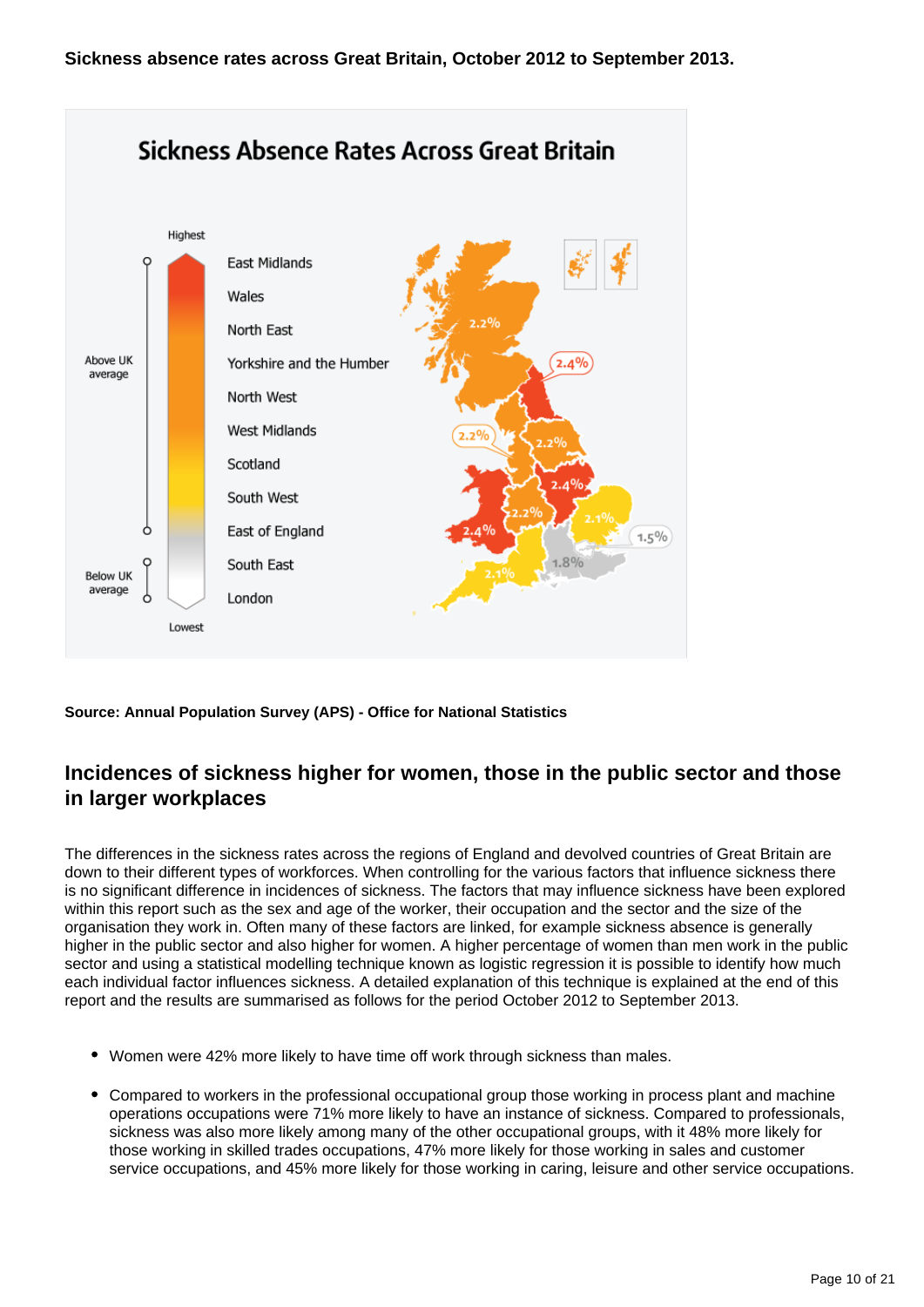

- Those in a workplace with 50 to 499 workers were 31% more likely to have time off through sickness than those working in a small workplace of less than 25 workers.
- Public sector workers were 24% more likely to be off work due to sickness than someone who works in the private sector.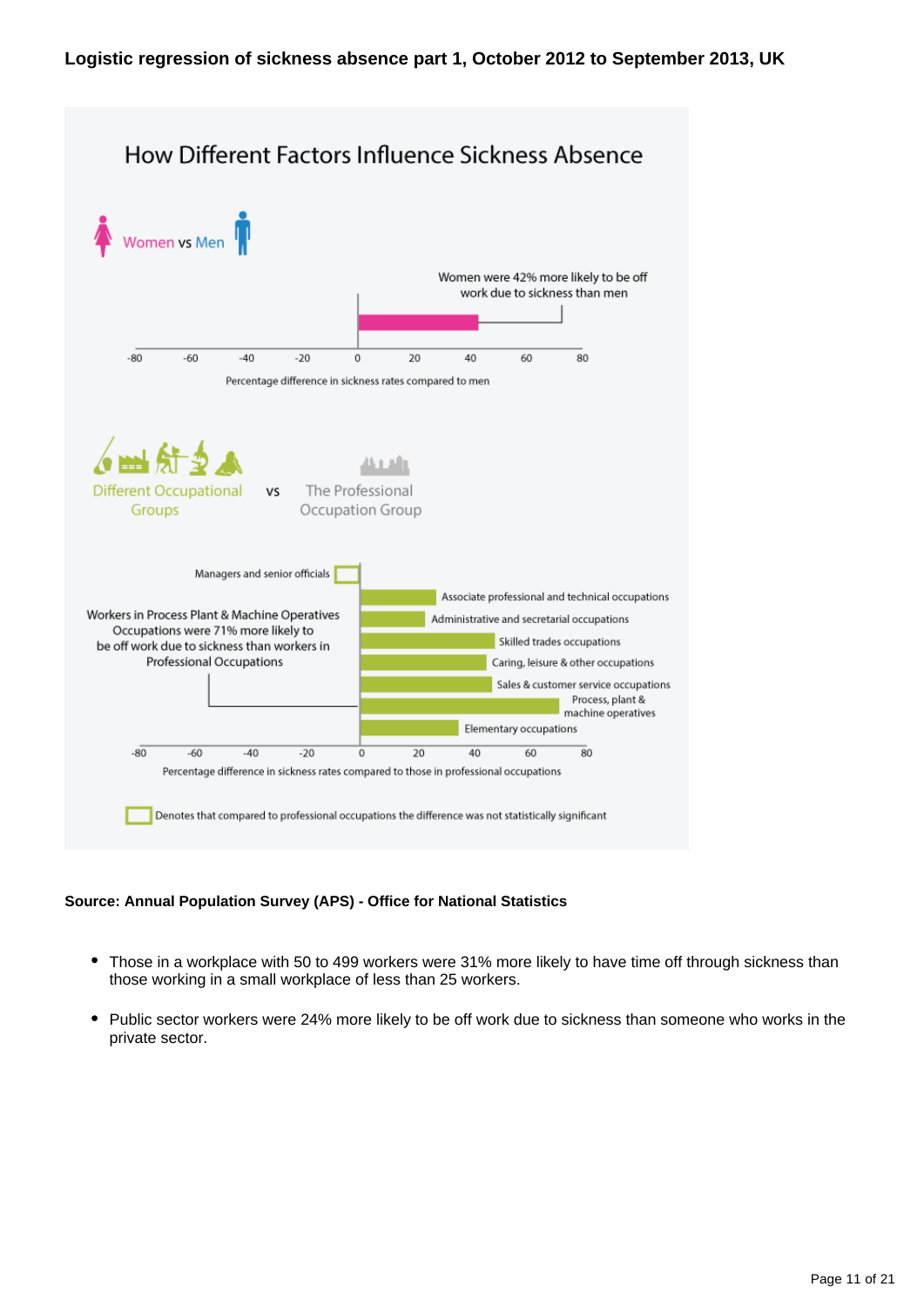

- Workers aged 16 to 24 were 46% less likely to be off work due to sickness than a worker aged between 50 and state pension age.
- Compared to those working less than 16 hours in the reference week, those who worked between 30.1 and 45 hours were 45% more likely to have time off due to sickness.
- When controlling for the different factors that may influence sickness there was no significant difference in sickness among the different regions of England and devolved countries of the UK.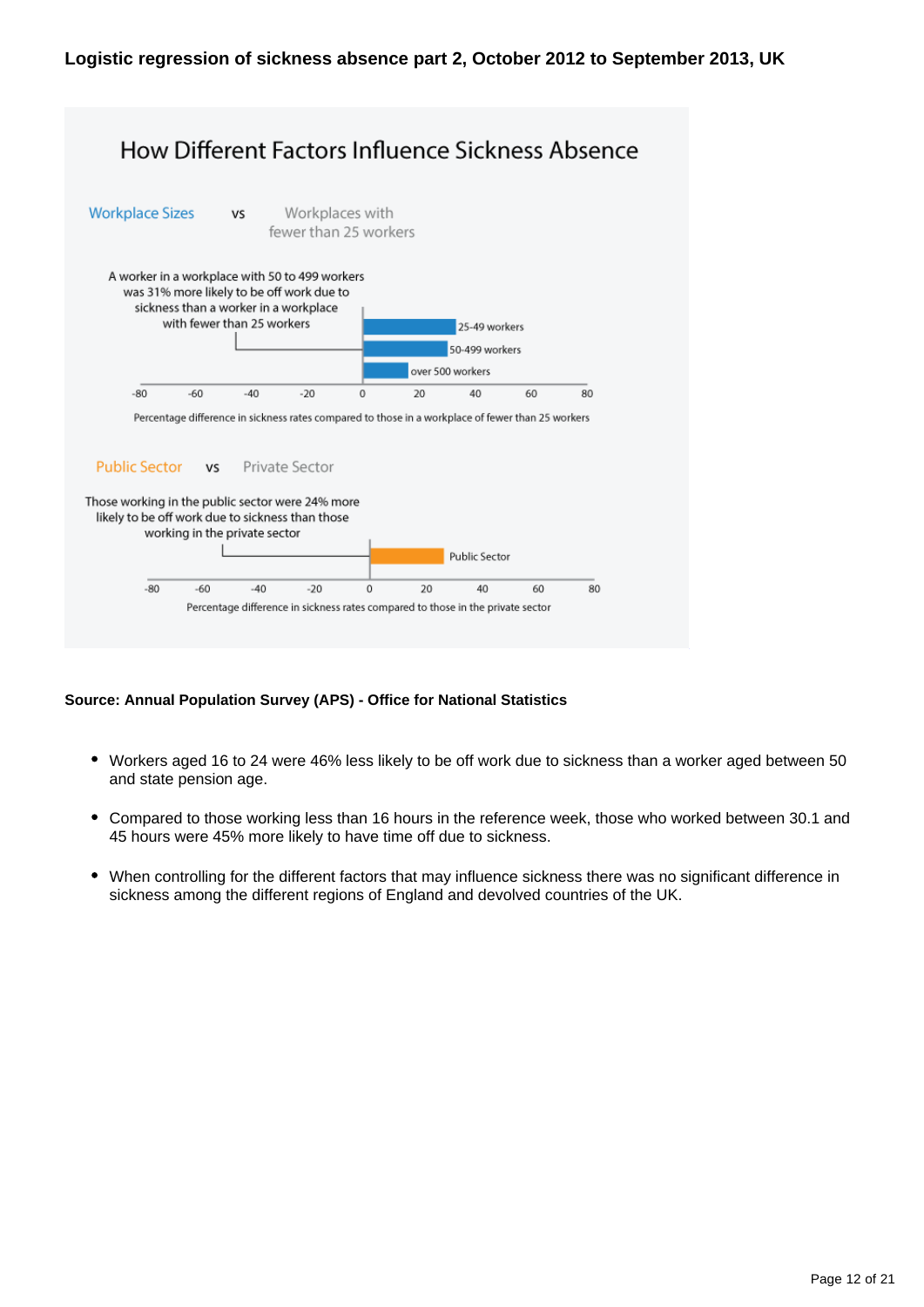

### **Notes for sickness absence in the labour market**

1. Chartered Institute of Personnel and Development (CIPD)., 'Employee Outlook, Focus on employee wellbeing', pp 10-11, Focus Autumn 2013

[Employee Outlook - Focus on employee well-being](http://www.cipd.co.uk/binaries/6381%20EO%20Focus%20on%20well-being%20%28WEB%29.pdf)

2. For all the data included in this report please click this link:

[All data used in "Sickness Absence in the Labour Market" \(123.5 Kb Excel sheet\)](http://www.ons.gov.uk/ons/rel/lmac/sickness-absence-in-the-labour-market/2014/all-data-used-in--sickness-absence-in-the-labour-market-.xls)

## **3. Sickness absence methodology**

#### **Calculating sickness absence estimates from the Labour Force Survey and Annual Population Survey**

To note: The denominator for calculating sickness absence rates has been updated since the last Sickness Absence in the Labour Market release published in 2012. The previous method used total hours usually worked for all individuals. However, further analysis found that using total hours *actually* worked for individuals who were not absent from work due to sickness or injury provided a better measure than total hours usually worked as this takes account of individuals working on flexi time, holidays, appointments etc. Using total hours actually worked for individuals who were not absent from work in the reference week due to sickness or injury is a better reflection of a 'normal' working week and is less likely to over-estimate the total number of hours worked than total hours usually worked.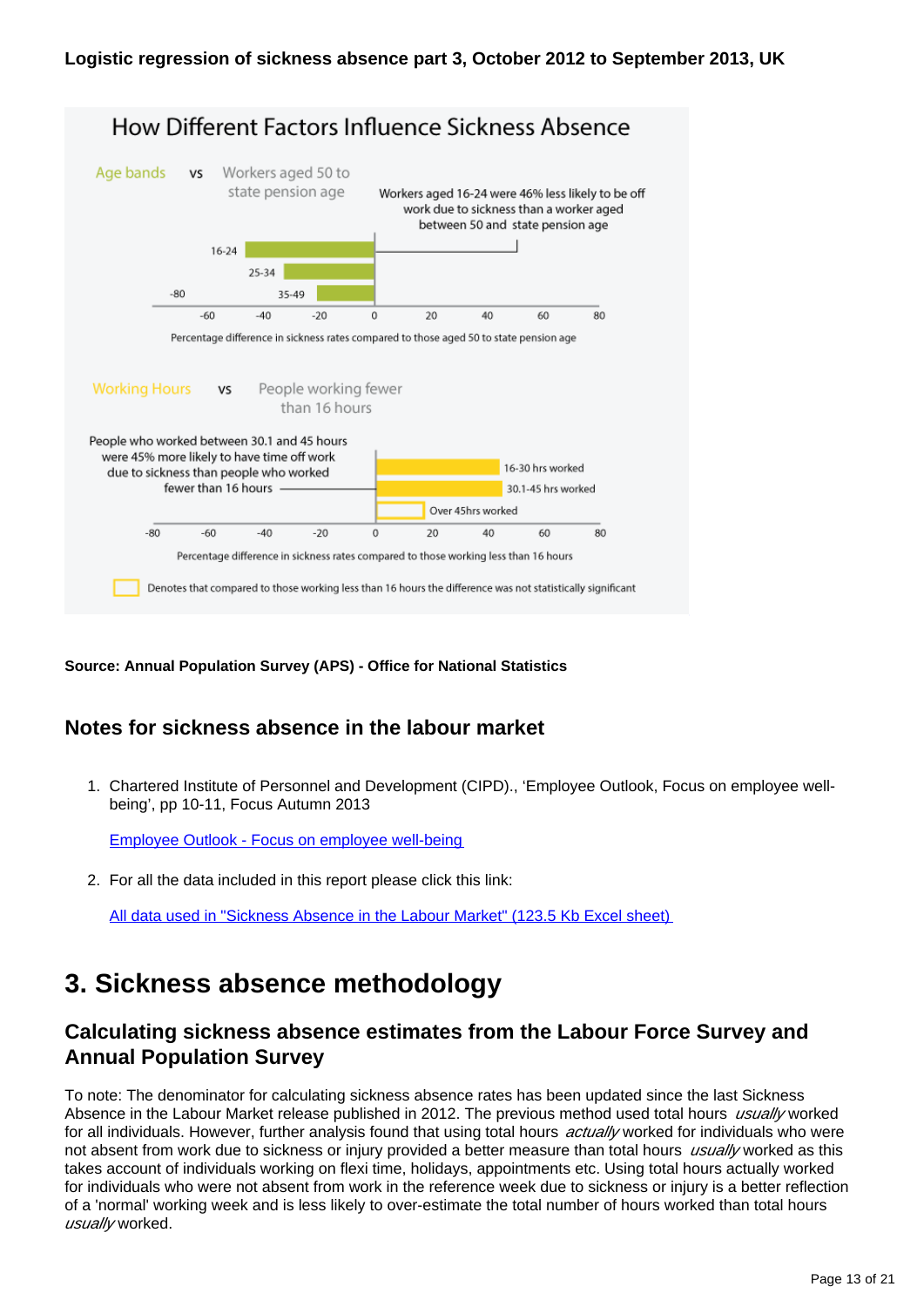### **Calculating sickness absence rates**

Individuals that are in employment are asked to record the number of hours they would usually work in the reference week. They are then asked to record the *actual* number of hours they worked in the reference week. Those individuals who *actually* worked fewer hours than they usually would are asked to record why this was the case. One of the answer options to this question is 'sick or injured'. For those individuals who worked fewer hours than usual due to sickness or injury, the total number of hours lost to sickness or injury during the reference week can be calculated. This is done by subtracting the actual hours worked from the usual hours worked.

The total number of hours worked is the sum of the total hours *actually* worked for those who were not abscent from work in the reference week due to sickness or injury and the total hours usually worked for individuals who were abscent from work in the reference week due to sickness or injury. The total number of hours *actually* worked is used for individuals who were not abscent from work due to sickness as this will provide a better reflection of a normal working pattern, taking account of individuals working on flexi time, holidays, appointments etc.

The total number of hours lost due to sickness or injury can then be taken as a percentage of the total number of hours worked to get a 'sickness absence rate'.

> sickness absence rate  $=$   $\frac{total \, hours \, lost \, due \, to \, sickness \, or \, injury}{x \, 100} \, x$ total hours worked

Total hours worked = Total actual hours for those with no sickness absence + Total usual hours for those with sickness absence

The data used in this calculation refers to the reference week that a respondent has been sampled to provide information for. Each quarterly LFS dataset contains information about 13 weeks, with around a thirteenth of the sample responding about each of the 13 weeks. Therefore if this calculation is done using a quarterly LFS dataset then the sickness absence rate gives the average percentage of hours lost due to sickness or injury for that quarter. Sickness absence is very seasonal however, so it is better to report on annual averages unless data can be seasonally adjusted. This can be done in two ways, either all four quarters of LFS data can be used to generate an annual average or the Annual Population Survey (APS) can be used to produce figures for a 12 month period.

#### **Estimating working days lost due to sickness or injury**

The total number of days lost due to sickness or injury can then be calculated by converting the number of hours lost in to days lost by defining 'a day' as 7 hours and 30 minutes. No adjustment is needed for part time workers as this method does not use reported days lost due to sickness or injury (where 'a day' is open to individual interpretation and may differ between full and part time workers), but instead uses the difference between usual and actual hours to get the total hours lost. If we assume an average full day is 7 hours and 30 minutes then the total hours lost can be divided by 7.5. However, this would only give you the number of days lost in an average week. To estimate the number of days lost due to sickness or injury in a year the total hours lost first need to be multiplied by 52 before being divided by 7.5.

average days lost per worker  $=$   $\frac{total \, days \, lost \, due \, to \, sickness \, or \, injury \, in \, the \, year}{average \, number \, of \, workers \, in \, the \, year}$ 

#### **Estimating average days lost per worker**

The average number days lost per worker due to sickness or injury can be calculated by dividing the total number of days lost by the total number of workers estimated to have been in employment for that period.

average days lost per worker  $=$   $\frac{total \; days \; lost \; due \; to \; sickness \; or \; injury \; in \; the \; year} {average \; number \; of \; workers \; in \; the \; year}$ 

This can also be done for more specific groups within the sample. For example, to calculate the average days lost per public sector worker the calculation would be as follows:

average days lost per public sector worker  $=$   $\frac{total \, sick \; days \, lost \,in \, the \, year \, for \, public \, sector \, workers \, in \, the \, year} {average \, number \, of \, public \, sector \, workers \, in \, the \, year}$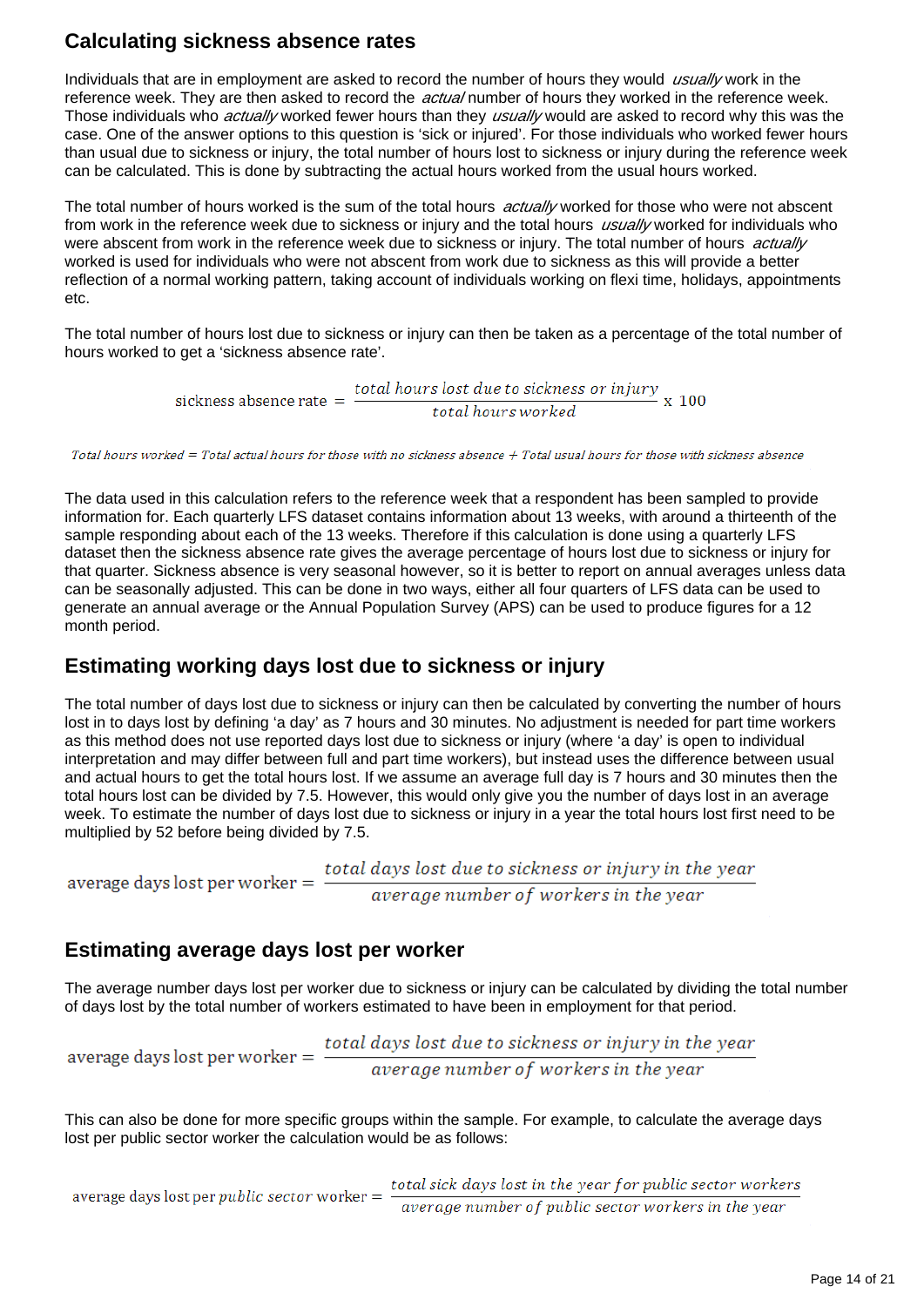## **Calculating total days lost by type of sickness or injury**

The LFS and APS also collect information relating to the type of sickness or injury that caused a period of sickness absence. This data can be used to estimate the number of days lost by different types of sickness or injury. Not all respondents who worked fewer hours than usual in the reference week due to sickness or injury are asked the questions about the type of sickness or injury. However the majority are asked the questions, and the data that is collected can be used to calculate proportions which can then be applied to give adjusted estimated total days lost for each reason. This can be done as follows:

% share of hours lost for REASON A  $=$  total hours lost due to REASON A  $\times$  100 estimated days lost due to REASON A =  $\frac{\% \text{ share of hours lost for REASON A}}{100}$  x total days lost

#### **Calculating sickness incidence rates and levels**

As well as measuring the percentage of hours lost or estimating the number of days lost, it is also possible to look at the sickness *incidence* rates and levels. This measures how many people had a sickness absence during the reference week. What is defined as 'a sickness absence' can vary and must be made clear in any analysis; for example it could be defined as 'one hour or more' or 'a day or more'. By using the 'hours lost to sickness' calculation cases on the dataset can be flagged as either having had a sickness absence in the reference week or not having had a sickness absence in the reference week. See the technical notes below for more details.

 $100$ 

#### **National and regional sickness absence analysis**

There are limitations to the data however, because the data is only collected about sickness or injury in the reference week the sample sizes are relatively small. When looking at national estimates the LFS data gives reliable figures but regional estimates from the LFS are less robust. The APS has a larger sample size that allows for analysis at the regional level, as well as at the national level, and this is the recommended source for sickness absence data. The APS is not as timely as the LFS data and the LFS data has a longer consistent time series (back to 1993 compared to 2004 for the APS) so the LFS may be the preferred source for some sickness absence analysis at a national level. In relation to sickness absence analysis, sample sizes on the APS are very small at geographic areas lower than the regional level, such as local authority or unitary authority areas. It is not recommended that analysis is done at a level lower than the regional level. However, if analysis is conducted at lower geographic levels, caveats should be included to warn about the reliability of the estimates.

### **A note on ONS' previous sickness absence method**

ONS previously used a different method to estimate sickness absences. This required respondents to first record the days that were scheduled to be worked in the reference week. They are then asked if they took any of these days off due to sickness or injury, which days those were if so, and the type of sickness or injury causing the absence. An issue was identified with these questions as figures did not match those obtained when looking at those who had worked fewer hours than usual due to sickness or injury. Investigations showed that, despite instructions, many respondents who had taken the whole reference week off due to sickness or injury responded that they were not working at all and were therefore not asked about having days off due to sickness or injury. This meant that sickness absence was being underestimated using this method. Changes were made to the questionnaire in 2010 that has improved the situation although there are still some issues with using this method. This method no longer has a consistent time series for analysis as the improvements in 2010 have caused a break in the series. Even with the improvements this method still appears to underestimate sickness absence compared to other measures. Part of the reason is that this method only captures 'days' which can be interpreted very differently by respondents and it can not take in to account different working patterns easily or measure the impact of part days being lost due to sickness absences. Therefore the method detailed above using actual and usual hours is currently the preferred method for estimating sickness absence using LFS and APS data.

ONS previously used a different method to calculate the sickness absence rate. The denominator for calculating sickness absence rates was the total hours *usually* worked for all individuals. However, further analysis found that using total hours *actually* worked for individuals who were not absent from work due to sickness or injury provided a better measure than total hours *usually* worked as this takes account of individuals working on flexi time, holidays, appointments etc. Using total hours *actually* worked for individuals who were not absent from work in the reference week due to sickness or injury is a better reflection of a 'normal' working week and is less likely to over-estimate the total number of hours worked than total hours usually worked.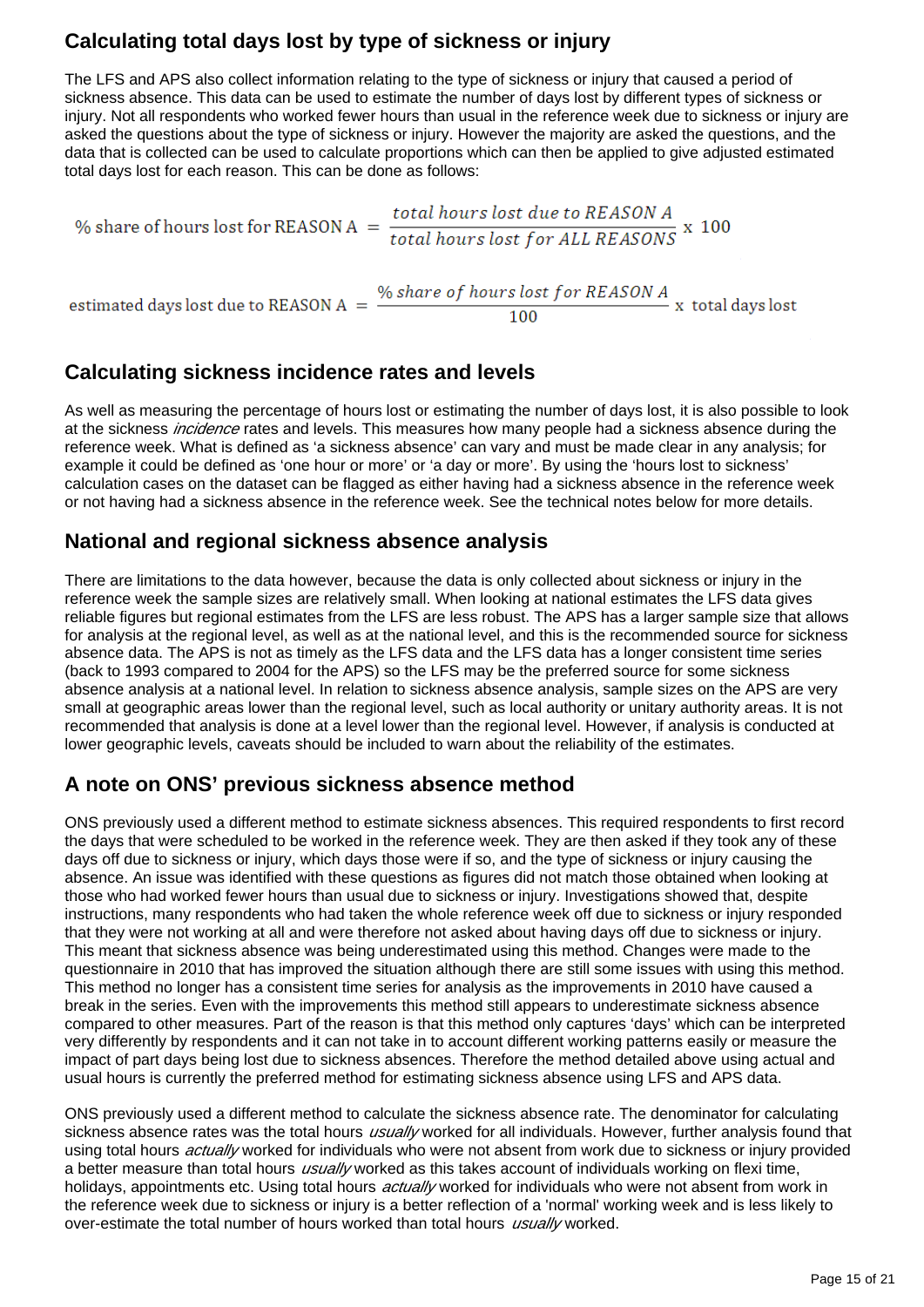## **Technical notes and syntax**

This section gives some additional practical guidance for users who want to calculate the above estimates using LFS or APS data.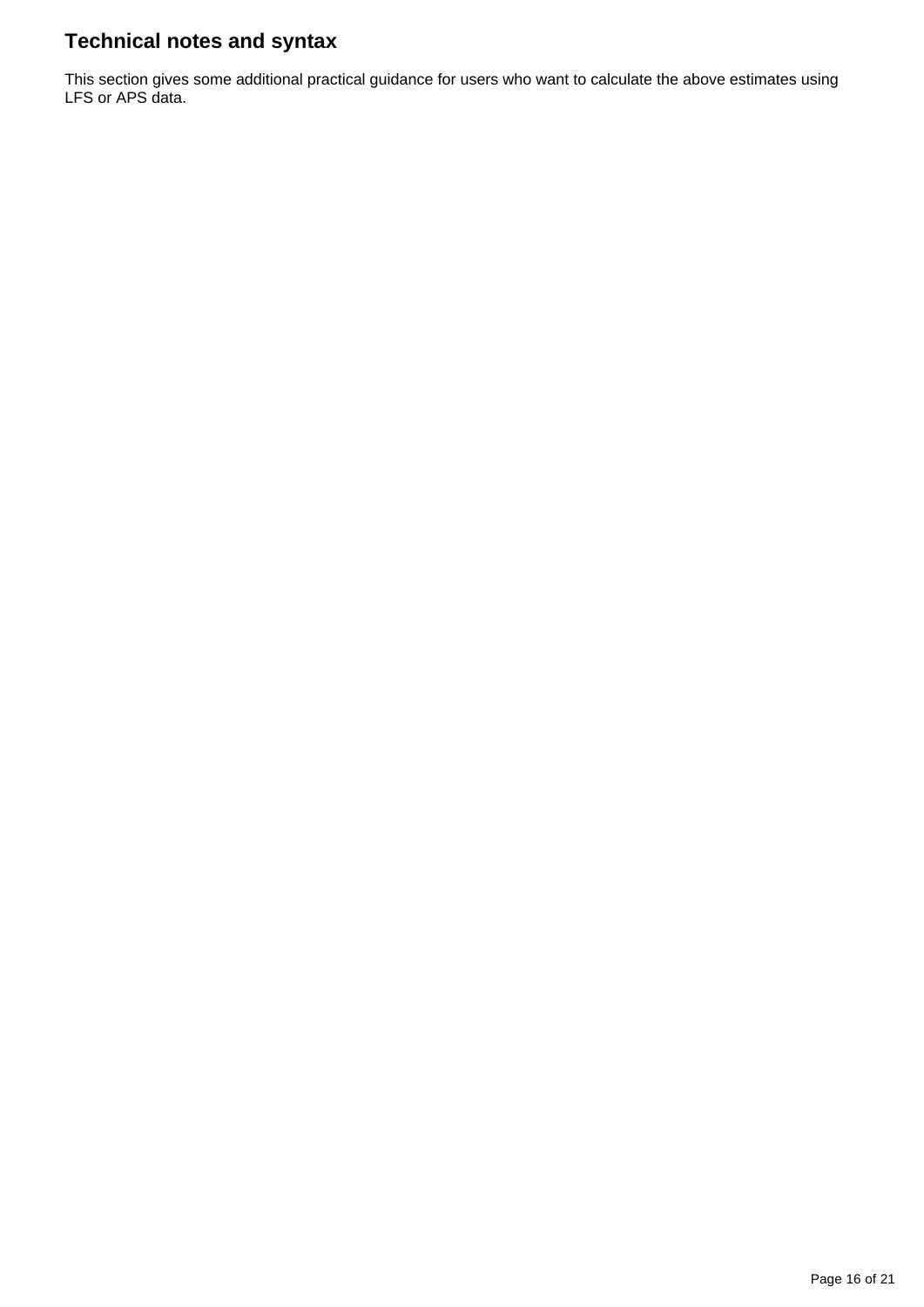### **Calculating sickness absence rates**

The variables TTUSHR (total usual hours), TTACHR (total actual hours) and YLESS6 (why worked fewer hours than usual) are used to calculate sickness absence rates.

The best way to do this is to create a new variable that calculates the number of hours lost due to sickness or injury. Lets call this HRSOFFSICK, it can be calculated with the SPSS code below:

COMPUTE HRSOFFSICK=-8.

DO IF YLESS6=6.

COMPUTE HRSOFFSICK=TTUSHR-TTACHR.

ELSE.

COMPUTE HRSOFFSICK=-9.

END IF.

VARIABLE LABELS HRSOFFSICK 'Hours lost due to sickness or injury'.

MISSING VALUES HRSOFFSICK (-8,-9).

EXE.

The total number of hours lost can be generated as follows (this should be done on weighted data):

TABLES

/FORMAT BLANK MISSING('.')

/OBSERVATION= HRSOFFSICK

/GBASE=CASES

/TABLE=HRSOFFSICK BY (STATISTICS)

/STATISTICS

sum( HRSOFFSICK( F7.0 )).

And the total hours, called 'tothours' here can be generated with the SPSS code as follows (again on weighted data):

COMPUTE tothours=-8.

IF TTACHR>0 tothours=TTACHR.

IF YLESS6=6 tothours=ttushr.

MISSING VALUES tothours (-8,-9).

TABLES

/FORMAT BLANK MISSING('.')

/OBSERVATION= tothours

/GBASE=CASES

/TABLE=tothours BY (STATISTICS)

/STATISTICS

sum( tothours( F7.0 )).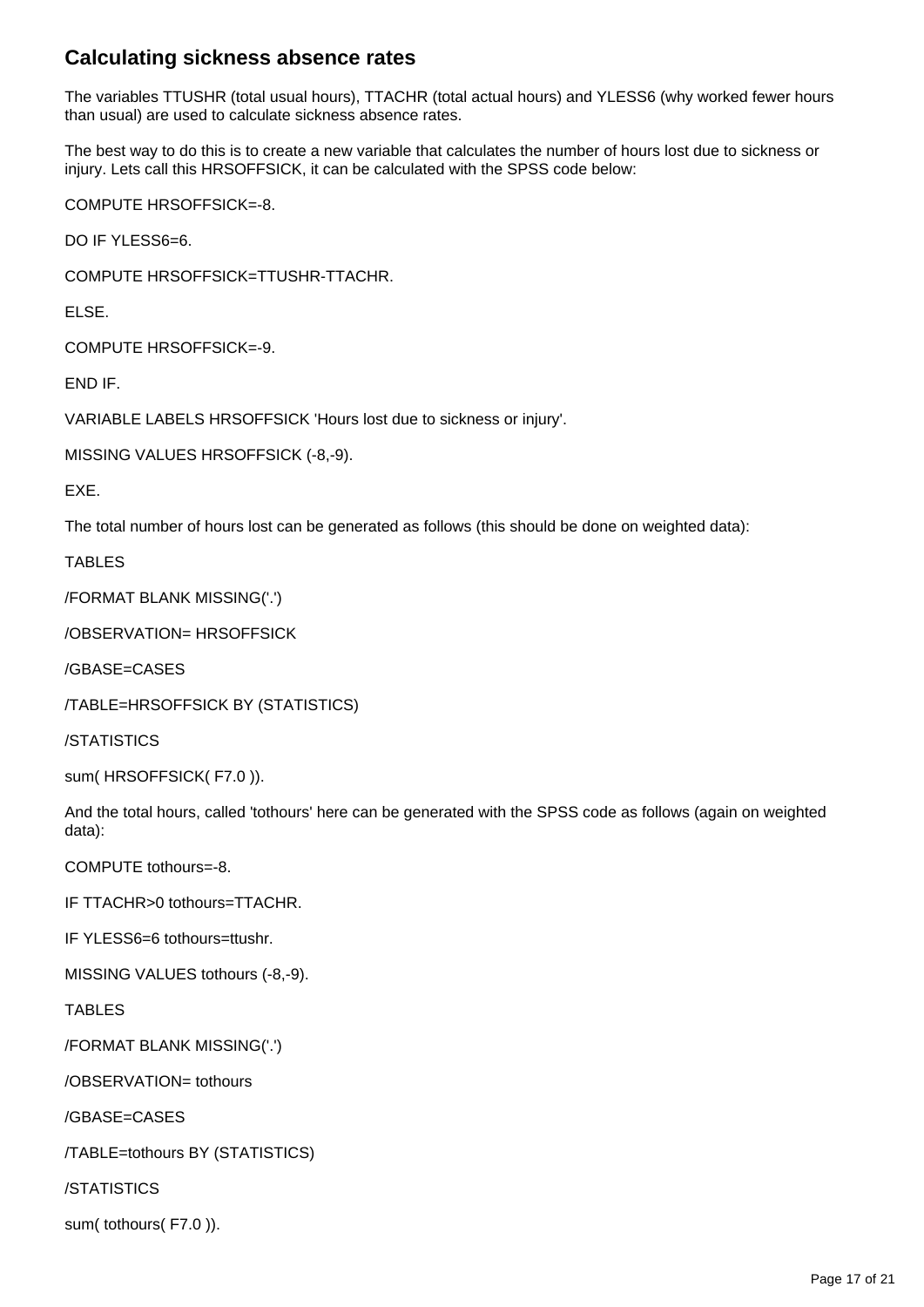## **Estimating working days lost due to sickness or injury**

Once you have estimates for hours lost due to sickness or injury these can be converted in to days lost per year by multiplying by 52 and dividing by 7.5. The estimates generated from HRSOFFSICK refer to an average week therefore to get an estimate for the year they need to me multiplied by 52. This gives total hours lost and if we assume an average full day to be 7 hours and 30 minutes then dividing by 7.5 gives total days lost.

#### **Estimating average days lost per worker**

The total days lost can be converted in to average days lost per worker. Running a frequency on ILODEFR will give an estimate of workers where ILODEFR=1. The calculated total days lost can then be divided by this estimate.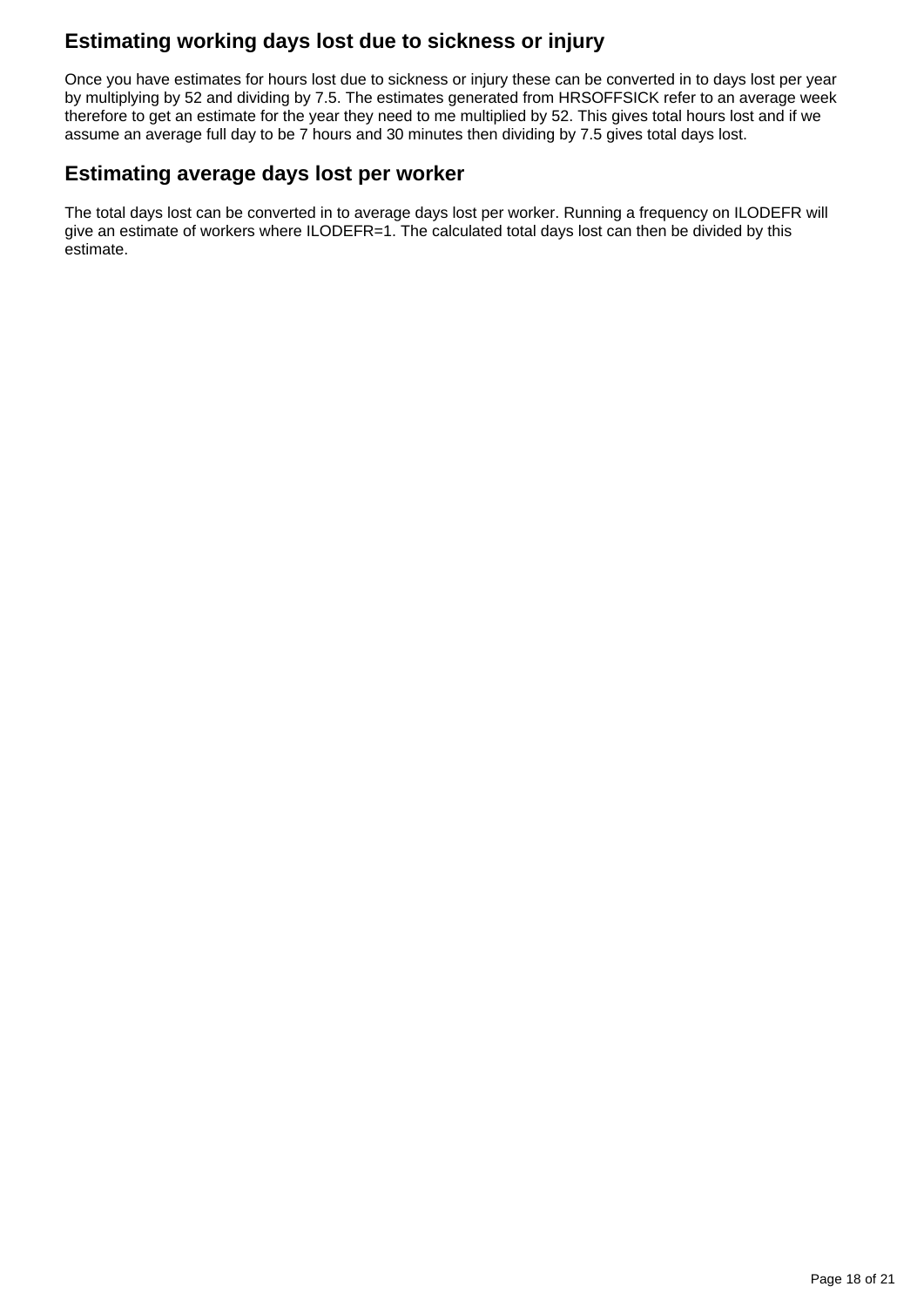## **Calculating total days lost by type of sickness or injury**

As not all the respondents who worked fewer hours than usual due to sickness or injury are asked the questions about type of illness some adjustment is required to calculate the total days lost by type of sickness or injury. Using the data available for those who worked fewer hours than usual and responded about the type of illness we can generate figures for the number of hours lost by each type of illness. These figures can not be used as they are as they would underestimate the length of sickness absence, instead we can use the proportions here and apply them to the total number of days lost already calculated. For example, if we had estimated that 150 million days had been lost to sickness or injury and 10% of the total hours lost was due to back pain then we would estimate that 10% of 150 million days, 15 million days, were lost due to back pain.

These estimates will be based on the *main* reason for the absence and two variables need to be combined to calculate this. This can be done as follows, creating a variable called TYPSICK:

COMPUTE TYPSICK=-9.

DO IF ILLNE11 =  $-9$ .

COMPUTE TYPSICK=ILLFST11.

ELSE.

COMPUTE TYPSICK=ILLNE11.

END IF.

**EXECUTE** 

VARIABLE LABELS TYPSICK 'Type of sickness or injury (combined)'.

VALUE LABELS TYPSICK

- 1 'Back pain'
- 2 'Neck and upper limb problems'
- 3 'Other musculoskeletal problems'
- 4 'Stress, depression, anxiety'
- 5 'Serious mental health problems'
- 6 'Minor illnesses'
- 7 'Respiratory conditions'
- 8 'Gastrointestinal problems'
- 9 'Headaches and migraines'
- 10 'Genito-urinary problems'
- 11 'Heart, blood pressure and circulation problems'
- 12 'Eye/ear/nose/mouth/dental problems'
- 13 'Diabetes'
- 14 'Other'
- 15 'Prefers not to give details' .
- MISSING VALUES TYPSICK (-8,-9).

**EXECUTE**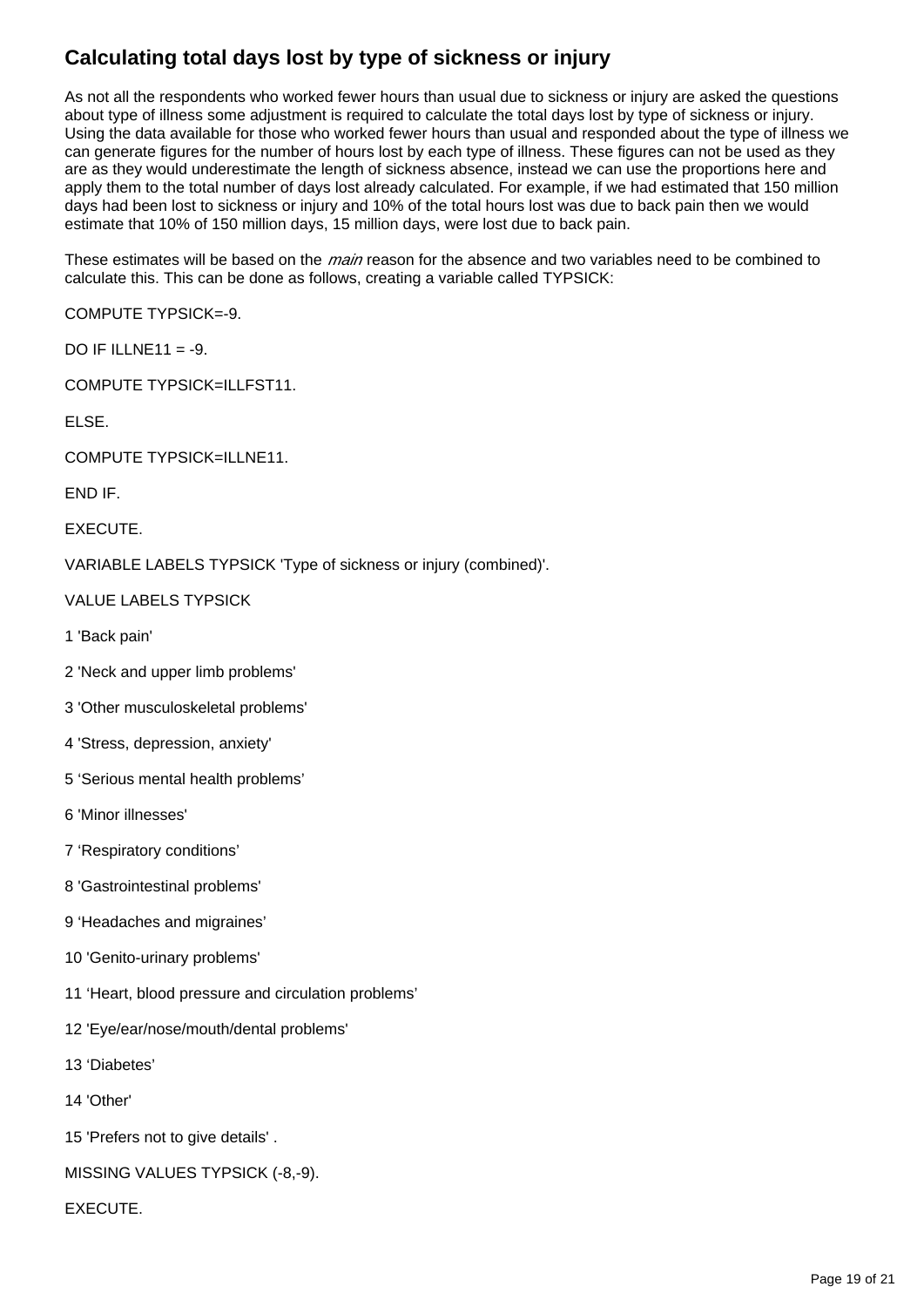The first three options can be combined in to one category called 'musculoskeletal problems'.

#### **Calculating sickness incidence rates and levels**

The HRSOFFSICK variable can be used to measure sickness incidence. To get a measure of the number of people who had a sickness absence of a specified period or longer. To estimate the number of people who had any time off sick in their reference week the data could be filtered by IF HRSOFFSICK>0. If you defined 'a day' as 7 hours and 30 minutes, to estimate the number of people who had at least a day off sick in their reference week the data could be filtered by IF HRSOFFSICK=>7.5.

## **4. Logistic regression methodology**

To analyse the impact of some of the different factors that may affect the likelihood of being off from work due to sickness a statistical technique known as a logistic regression can be used.

Logistic regression is less restrictive than ordinary sum of squares regression since it does not require normally distributed data, but like ordinary regression, logistic regression provides a co-efficient which measures each independent variable's partial contribution to variations in the dependent variable.

The basic logistic regression analysis starts with logit transformations of the dependant variable through the utilisation of maximum likelihood estimation. This is done with the odds ratio, which in this analysis has been used to show the likelihood of having a spell of sickness when comparing one group to others.

The odds ratio can be described as follows;

 $Oddsi = [ p_i/1-p_i ] = e 0 + 1X1 + ... nXn$ 

Where pi is the probability of an event i occurring, e is an exponential function and  $o + 1X1 + \ldots$  represents the regression model.

Therefore the odds ratio of an event occurring can be denoted as equalling the exponential of the regression model, or for each individual event, the exponential of its co-efficient, . Within Stata it is possible to run the logistic regression to either give you the co-efficient, , which you can then take the exponential of (this is done using the command logit) or to give the odds ratio rather than the co-efficient (this is done using the command logistic).

Looking at our analysis into the impact of factors on the likelihood of being off work due to sickness between October 2012 and September 2013 the regression equation is as follows; Sickness absence = 0 + 1occupation+ 2sex + 3workplace size + 4sector + 5age groups + 6hours worked + 7region

Where occupations are broken down into 9 categories (1 digit SOC2010 coding) and the reference category is those working in professional occupations. For sex, males are the reference category. Workplace size is broken down into four categories, 1-25 workers, 25-49 workers, 50-499 workers and over 500 workers, and 1-25 workers is the reference category. For sector the private sector is the reference category.

Age groups have been broken down into four categories, those aged 16-24, 25-34, 35-49 and those aged 50 to state pension age. The reference category for this variable was those aged between 50 and state pension age. Hours worked consists of four categories, under 16 hours worked in the reference week, between 16.1 and 30 hours worked, between 30.1 and 45 hours worked, and over 45 hours worked. The reference category here is those who worked less than 16 hours in the reference week.

## **5. Background notes**

- 1. The main analysis uses the quarterly LFS datasets to generate annual averages
- 2. The regional and logistic regression analysis uses the October 2012 to September 2013 APS dataset
- 3. The APS data gives more robust estimates but the LFS data was used for the main analysis as it is timelier and would allow analysis of a time series back to 1993. The APS could only go back to 2004
- 4. A day is defined here as 7 hours and 30 minutes
- 5. The sickness absence rate is the percentage of working hours lost due to sickness absences